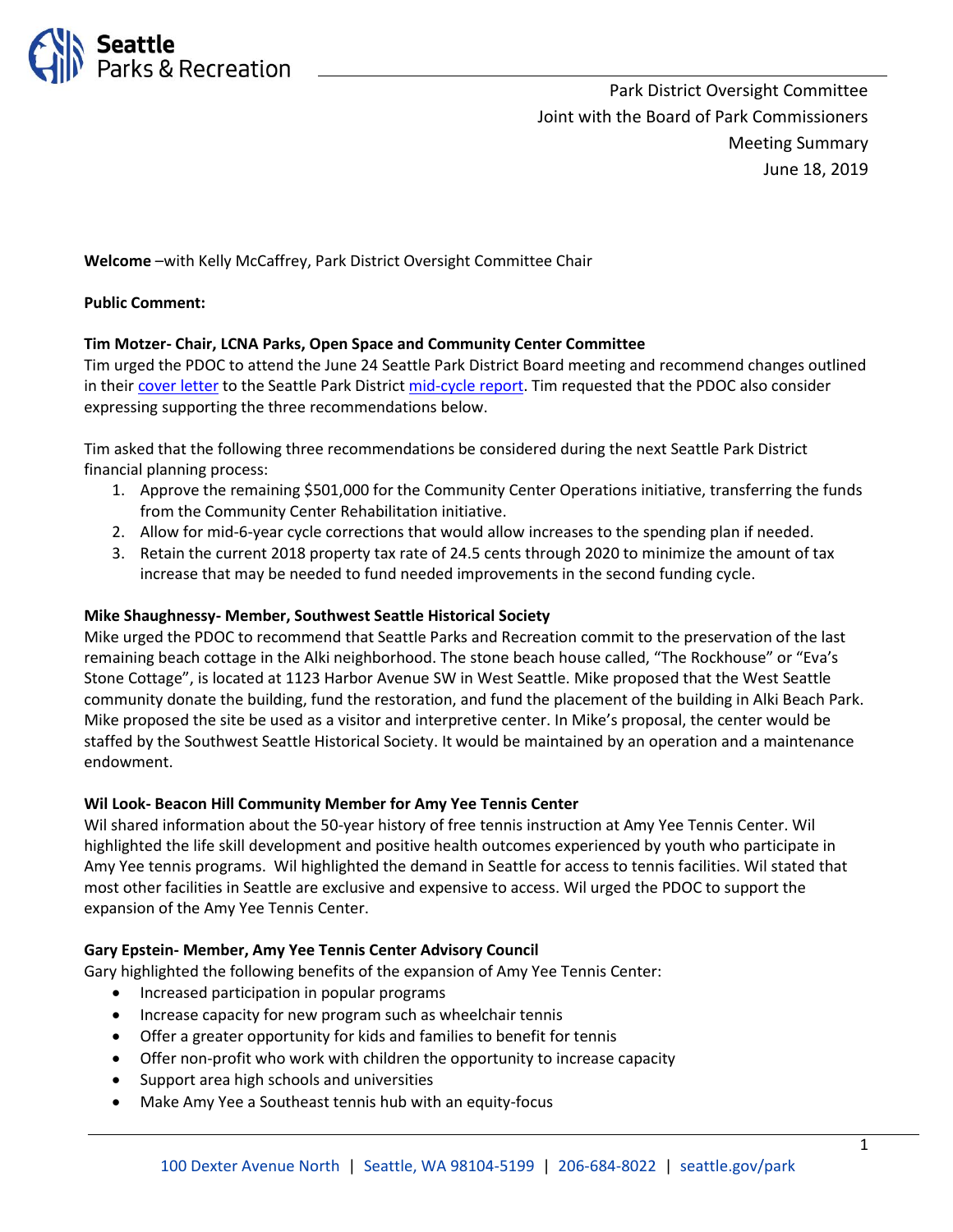## **Jane Stonecipher- Executive Director, Arboretum Foundation**

Jane cited the Arboretum Foundation's participation in the [Seattle Parks and Rec Fest](https://parkways.seattle.gov/2019/05/02/parks-rec-fest-free-events-at-green-lake-and-yesler-terrace-parks/) public engagement efforts. Jane expressed interested in and excitement about Seattle Parks and Recreation's strategic planning process on behalf of the Arboretum Foundation. Jane extended the Arboretum Foundation's support of future Seattle Parks and Recreation planning.

## **Michelle Messmer and Amy Davis- Potential Fresh Meat (PFM) Roller Derby**

Michelle responded to questions posed by the PDOC about roller derby programs in community center gyms. Michelle provided the following information:

- Roller skating has been supported by Seattle Parks and Recreation at multiple community center locations since 2010 and the need is growing. Roller skating has been offered at Bitter Lake community for 40 years.
- In facilities the host roller skating activities, the wooden floors are refinished on a 12-18-month schedule, which is much higher than in roller rinks.
- PFM Roller requested 5% of the available gym time at Magnuson in support of roller derby. PFM Roller cited roller derby as an activity that serves predominantly women and members of the LGBTQ community. PFM Roller cites a discriminatory bias, nationwide, against roller derby.

Michelle urged the PDOC to recommend restatement of roller derby lines in community center gyms where lines previously existed.

## **Old/New Committee Business- with Kelly McCaffrey,** Park District Oversight Committee, Chair

A PDOC member requested housing on parkland be a future agenda item for the PDOC and/or Board of Park Commissioners (Park Board), given public concern that parkland may repurposed for housing.

The PDOC discussed a potential meeting with Councilmember Juarez in October 2019.

- A Doodle poll was circulated last month to determine who can attend a meeting with Councilmember Juarez in October.
- Two PDOC members confirmed they will attend. More members are encouraged to confirm attendance, if they are available.

The PDOC and Park Board discussed the potential of a joint appearance before the Seattle Park District Board on June 24, 2019.

- The Seattle Park District Board meeting will be on June 24, 2:30 pm at City Hall. PDOC members will use the public comment opportunity reiterate recommendations made in thei[r cover letter](http://www.seattle.gov/Documents/Departments/ParksAndRecreation/PDOC/Agendas/2018%20Mid-Cycle%20PDOC%20Cover%20Letter.%20Final.pdf) to the Seattle Park Distric[t mid-cycle report.](http://www.seattle.gov/Documents/Departments/ParksAndRecreation/PDOC/Agendas/PDOC_MidCycleReport-FINAL.pdf)
- Jessica, Marlon, Tom, and Dewey confirmed availability for the Seattle Park District Board meeting will be on June 24. Steve and Kelly may be able to attend.
- Kelly will coordinate by a pre-planning call to establish talking points for The Seattle Park District Board meeting will be on June 24.

The PDOC and Park Board discussed a potential PDOC/Board of Park Commissioners Merger

- There has been some discussion about combining the two commissions
- Members consider this proposal and ideas about how the commissions and their work might be restructured.
- Seattle Parks and Recreation will provide background information and some proposals.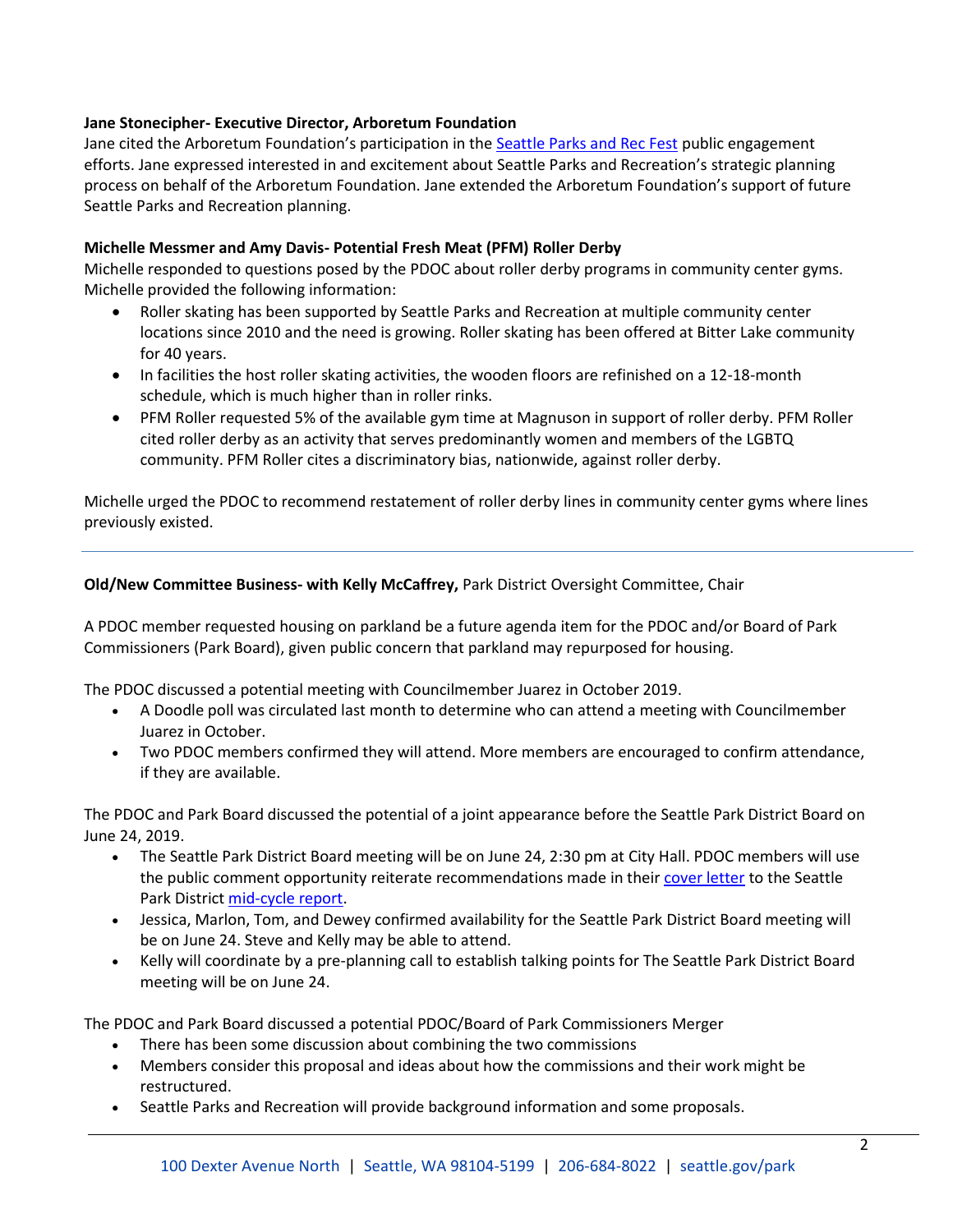The PDOC discussed the ongoing need for a Chairperson and Vice Chair

- PDOC needs both a Chair and Vice Chair
- Interested PDOC member should inquire with Shanyanika McElroy

A PDOC member requested PDOC agenda time to discuss community member recommendations to retain the current 2018 property tax rate of 24.5 cents through 2020 to minimize the amount of tax increase that may be needed to fund needed improvements in the second funding cycle.

**Recreation Briefing: Innovative Programs in Recreation – with Justin Cutler,** Recreation Director, Seattle Parks and Recreation (SPR)

**Summary:** Justin Cutler, Recreation Director, highlighted ways in which SPR is a leading provider in traditional recreation activities and programs in support of Seattle's diverse community. Justin outlined ways the Recreation Division has become creative in expanding their reach and providing increased services to specific demographics. Justin Cutler, shared some of the emerging best practices related to the program offerings below and how Seattle Parks & Recreation can capitalize on their benefits.

This included, but was not limited to:

- **Current Innovative Programming-** Seattle Parks & Recreation is a leader in Lifelong Recreation for people 50+; The Food and Fitness program which reaches the East African, Korean, and Vietnamese community; Rainbow Recreation for LGBTQ adults 50+; Parks Activation programs, Community Engagement Ambassadors (CEA's) to bridge the gap between city services and underserved communities; and Citywide Teen and Young Adult programming.
- **Programming Opportunities-** SPR's Recreation Division strives to be at the forefront of innovative programming by researching local and national trends, exploring new ways to reach our non-active community, and implementing best practices from our colleagues at other Parks and Recreation departments.
- **Adaptations for the Future-** As resources become more finite in Seattle, we are challenged to consider our investment and impact related to the use of scarce public resources. Within the Recreation Division we are challenged to consider the results and outcome of our work related to community center hours, program planning, grants distributed, and staffing resources. It is important that we review our work and our outputs on a regular basis to ensure that we are achieving our intended outcomes in alignment with Mayoral, Council, Parks & Recreation Board, Partner, and Neighborhood priorities.

[See the presentation](http://www.seattlechannel.org/parksBoard/?videoid=x105319) (Starts at 1:01:00, Ends at 1:31:00)

**Q&A, Comments- Innovative Programs in Recreation**  None

**Recommendations/Decisions Made** None